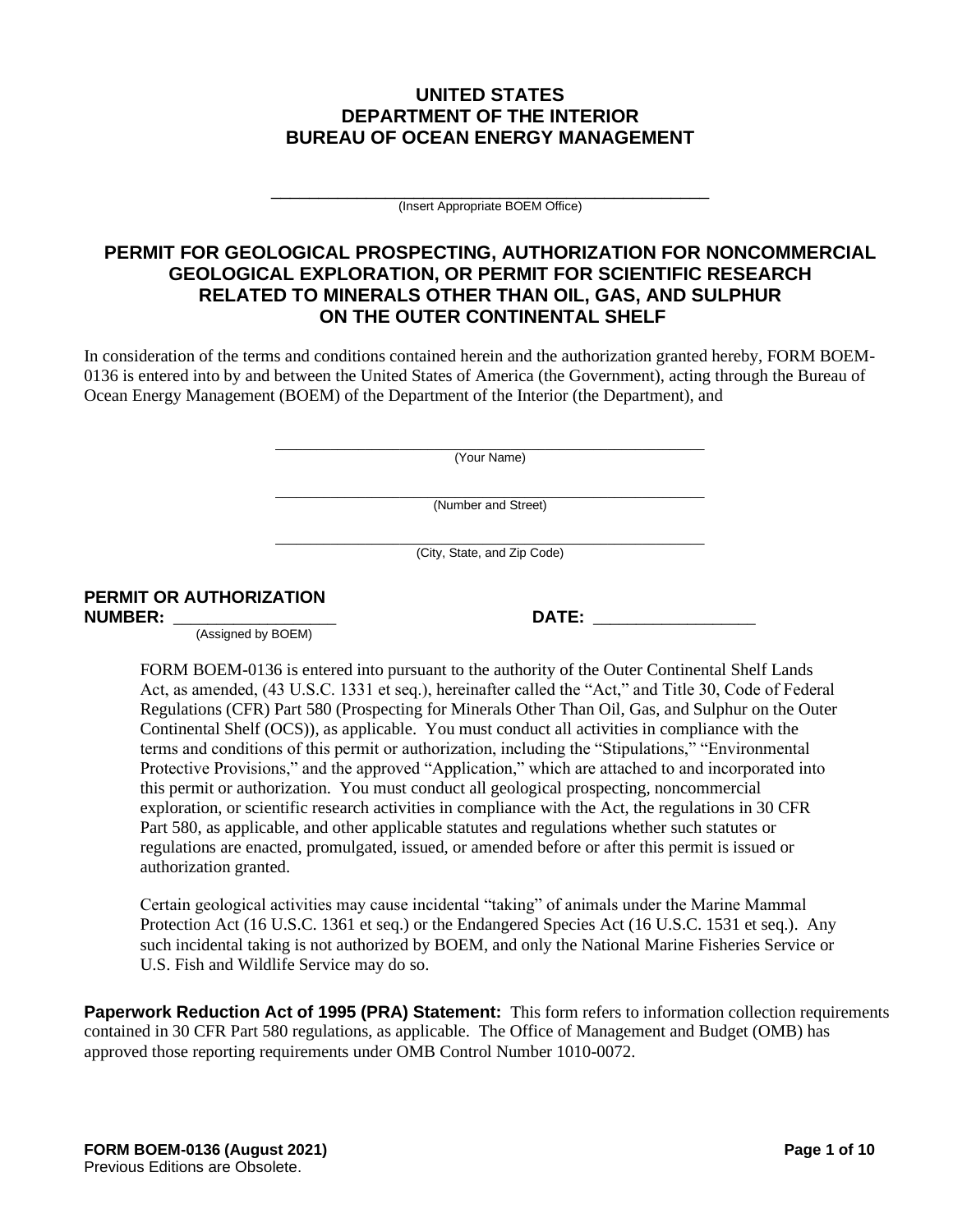#### **Section I. Authorization**

The Government authorizes you (as defined in 30 CFR 580.1) to conduct: \_\_\_\_\_ Geological prospecting for mineral resources by means other than a deep stratigraphic test, as defined in 30 CFR 580.1. This activity uses geological and geochemical techniques, including, but not limited to, gas sniffing, various bottom sampling methods, and shallow test drilling. Noncommercial geological exploration for sand, gravel, or shell resources for potential use in a beach nourishment, coastal restoration, or federally-funded or constructed projects. \_\_\_\_\_ Geological prospecting for mineral resources or scientific research by means of a deep stratigraphic test, as defined in 30 CFR 580.1, or scientific research to develop data and information for proprietary use or sale. This authorizes you to conduct the above geological activity during the period from  $\alpha$  to  $\alpha$  in the following area(s):

You shall not conduct any geological operation outside of the authorized area specified herein even if no data is collected or obtained from such operations. Extensions of the time period specified above must be requested in writing. The initial time period plus any time extensions, except for a deep stratigraphic test, will be limited to a period of not more than 3 years from the original issuance date. The duration of a permit for a deep stratigraphic test will be controlled in accordance with 30 CFR 251.7 and 551.7. Participation in test drilling activities, bonds, inspection and reporting of geological exploration activities, suspension and cancellation of geological exploration or scientific research activities under permit, and penalties and appeals must be carried out in accordance with 30 CFR 251.7, 551.7, 580.23 through 580.28, 580.32, and 580.33, as applicable. The authority of the Regional Director, or equivalent, may be delegated to the Regional Supervisor for Resource Evaluation, or equivalent, for the purposes of this permit or authorization.

\_\_\_\_\_\_\_\_\_\_\_\_\_\_\_\_\_\_\_\_\_\_\_\_\_\_\_\_\_\_\_\_\_\_\_\_\_\_\_\_\_\_\_\_\_\_\_\_\_\_\_\_\_\_\_\_\_\_\_\_\_\_\_\_\_\_\_\_\_\_\_\_\_\_\_\_\_\_\_\_.

#### **Section II. Type(s) of Operations and Technique(s)**

**A.** You will employ the following type(s) of operations:

and will use the following instruments and/or technique(s) in such operations:

**B.** You will conduct all activities in compliance with the terms and conditions of this permit or authorization, including the "Stipulations," "Environmental Protective Provisions," and the approved "Application," which are attached to and incorporated into this permit or authorization.

\_\_\_\_\_\_\_\_\_\_\_\_\_\_\_\_\_\_\_\_\_\_\_\_\_\_\_\_\_\_\_\_\_\_\_\_\_\_\_\_\_\_\_\_\_\_\_\_\_\_\_\_\_\_\_\_\_\_\_\_\_\_\_\_\_\_\_\_\_\_ \_\_\_\_\_\_\_\_\_\_\_\_\_\_\_\_\_\_\_\_\_\_\_\_\_\_\_\_\_\_\_\_\_\_\_\_\_\_\_\_\_\_\_\_\_\_\_\_\_\_\_\_\_\_\_\_\_\_\_\_\_\_\_\_\_\_\_\_\_\_

\_\_\_\_\_\_\_\_\_\_\_\_\_\_\_\_\_\_\_\_\_\_\_\_\_\_\_\_\_\_\_\_\_\_\_\_\_\_\_\_\_\_\_\_\_\_\_\_\_\_\_\_\_\_\_\_\_\_\_\_\_\_\_\_\_\_\_\_\_\_ \_\_\_\_\_\_\_\_\_\_\_\_\_\_\_\_\_\_\_\_\_\_\_\_\_\_\_\_\_\_\_\_\_\_\_\_\_\_\_\_\_\_\_\_\_\_\_\_\_\_\_\_\_\_\_\_\_\_\_\_\_\_\_\_\_\_\_\_\_\_.

**C.** You will conduct all prospecting, noncommercial exploration, or scientific research activities in compliance with the Act, the regulations in 30 CFR 580, as applicable, and other applicable statutes and regulations whether such statutes and regulations are enacted, promulgated, issued, or amended before or after this permit or authorization is issued. Some of the provisions of 30 CFR Part 580, as applicable, are restated in this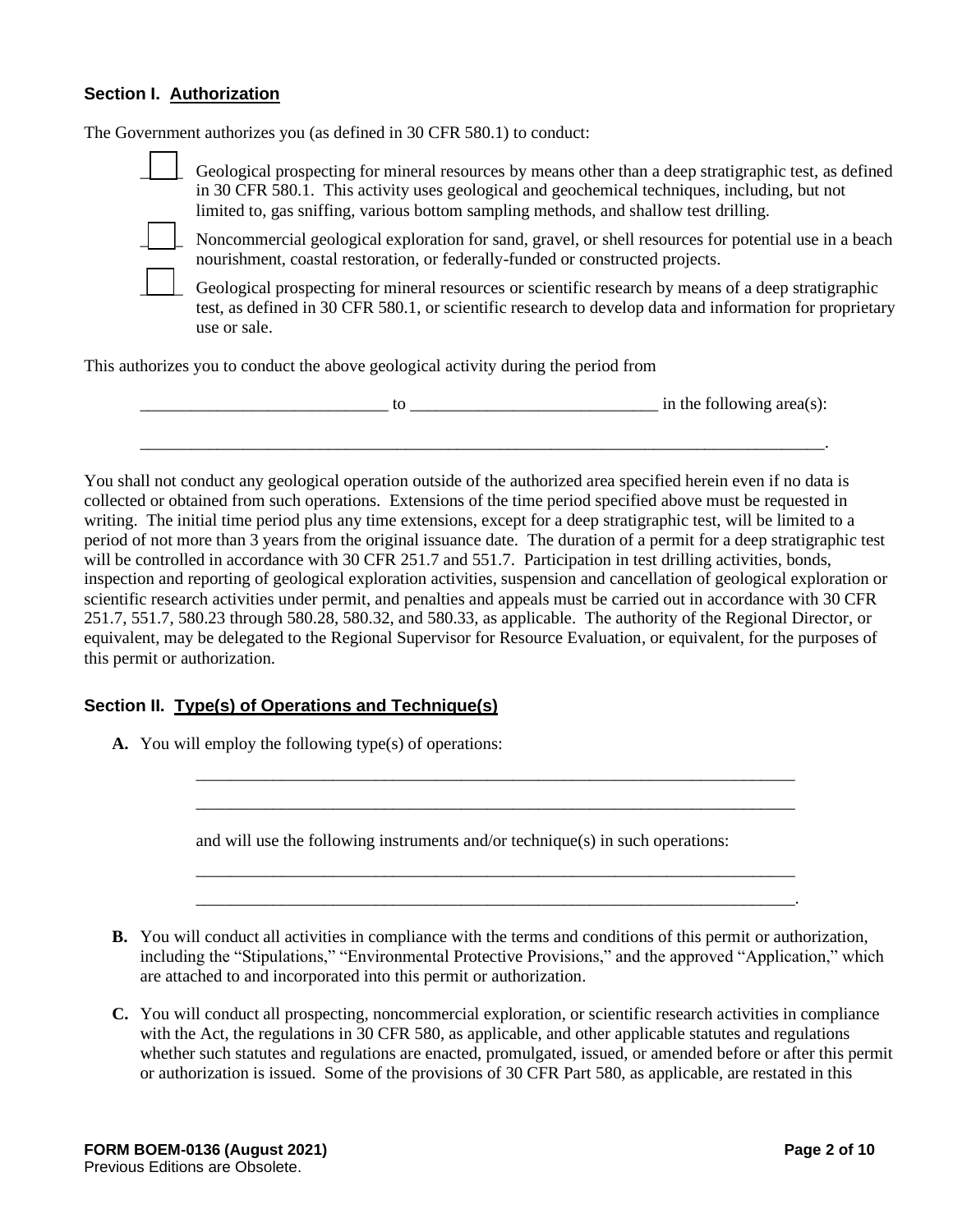permit or authorization for emphasis. All provisions of 30 CFR Part 280 apply if this form is issued as a permit.

# **Section III. Reports on Operations**

#### **A. Status Reports**

### **1. In the Gulf of Mexico and Atlantic OCS Regions:**

As applicable, you must submit status reports every **two months** in a manner approved or prescribed by the Regional Supervisor, Resource Evaluation or Chief, Marine Minerals Division (here after referred to as Supervisor). The report must include a map of appropriate scale showing sampling locations, OCS protraction areas, OCS blocks, OCS block numbers, and the Submerged Lands Act boundary (if map scale permits). The map should be a cumulative update for each status report and clearly illustrate planned sampling locations (one color) and those locations that have already been sampled (a second color). The map should be submitted in digital format as a PDF. ESRI files (gdb-feature classes or shapefiles and metadata) should be provided. All maps and data must be submitted in NAD 83.

### **2. In the Alaska and Pacific OCS Regions:**

Unless specified otherwise, you must submit status reports **weekly** in a manner approved or prescribed by the Supervisor. The report must include a map of appropriate scale showing sampling locations, OCS protraction areas, OCS blocks, OCS block numbers, and the Submerged Lands Act boundary or other important boundaries as specified by BOEM. The map should be a cumulative update for each status report and clearly illustrate planned sampling locations (one color) and those locations that have already been sampled (a second color). The map should be submitted in digital format as a PDF. ESRI files (gdb-feature classes or shapefiles and metadata) should be provided. All maps and data must be submitted in NAD 83.

# **B. Submit a Final Report to the Supervisor within 30 days after the completion of operations. The Final Report is a stand-alone document containing all the pertinent information regarding the permit or authorization. The Final Report must contain the following:**

#### **1. In the Gulf of Mexico and Atlantic OCS Regions:**

- i. A *brief* description of the work performed including the total number of samples acquired, as well as coring, drilling, and sampling methods including depth of penetration;
- ii. A *brief* daily log of operations. A suggested format for the daily log of operations would include, but is not limited to, a table that provides the name of the survey, a date column, and an operations column. Preferably, the date column would reflect the date in which the vessel begins to transit to the authorized area and end on the date in which the vessel either transits away from the authorized area, or when operations pertinent to the authorized activity are completed. The corresponding operations column would contain a *brief* description of the operations for each day listed in the date column noting activities such as the major work stoppages and other pertinent activities. This may be submitted as a digital Word document, or as an Excel spreadsheet;
- iii. A PDF or GeoPDF map, and ESRI gdb-feature classes or shapefiles (with metadata) (see vii), depicting the location and extent of any prospecting, noncommercial exploration, or scientific research activities conducted;
- iv. The start and finish dates on which the actual geological prospecting, noncommercial exploration, or scientific research activities were performed;
- v. A narrative summary of any: (a) hydrocarbon slicks or environmental hazards observed, (b) adverse effects of the geological prospecting, noncommercial exploration, or scientific research activities on the environment, aquatic life, archaeological resources, or other uses of the area in which the activities were conducted, and (c) safety incidents. Include (d) a compilation of all PSO or watch reports if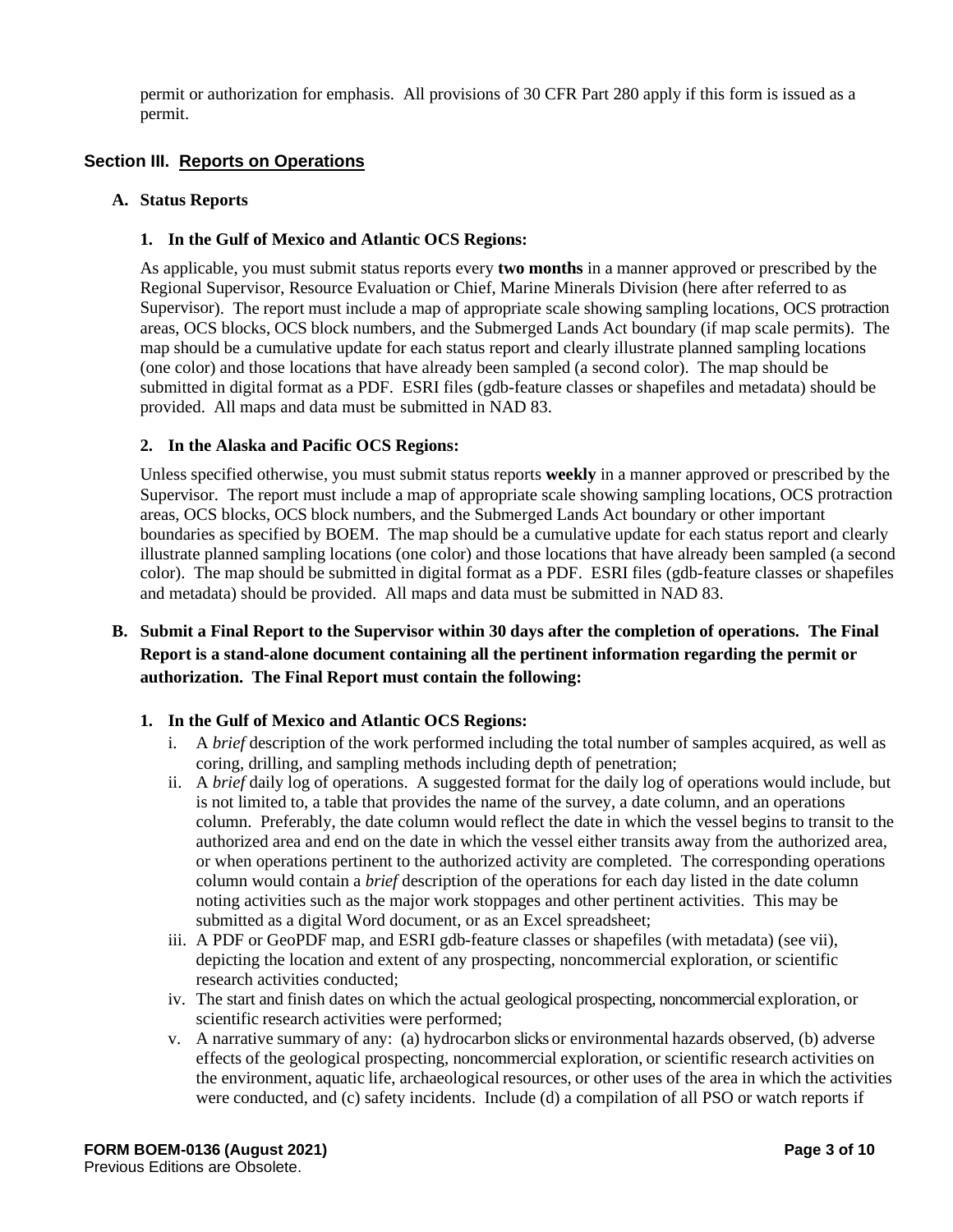applicable;

- vi. The estimated date on which the processed or analyzed data or information will be available for inspection by BOEM;
- vii. Digital file(s) containing available geological data and sample locations in both latitude/longitude degrees and in x, y coordinates. The data should also be submitted as ESRI gdb-feature classes or shapefiles (with metadata) illustrating the location of all geological data collection;
- viii.Identification of the projection and datum, including geocentric ellipsoid (NAD 83) used as a reference for the geological data or sample locations; and
- ix. Such other descriptions of the activities conducted as may be specified by the Supervisor.

#### **1. In the Alaska and Pacific OCS Regions:**

- i. A *brief* description of the work performed including the total number of samples acquired, as well as coring, drilling, and sampling methods including depth of penetration;
- ii. A *brief* summary of operations that provides, but is not limited to, the name of the survey, the date, the number of samples collected each day, and a discussion of any operational or environmental issues that occurred (e.g., major work stoppages, no data acquired, safety incidents, mitigation measures employed, and other pertinent activities). Provide the date for the start of operations and the end date when operations pertinent to the permitted activity are completed.
- iii. A PDF map, and ESRI gdb-feature classes or shapefiles (with metadata) (see vii), depicting the location and extent of any prospecting, noncommercial exploration, or scientific research activities conducted. You must clearly indicate the location of the activities so that the data produced from the activities can be accurately located and identified;
- iv. The start and finish dates on which the actual geological prospecting, noncommercial exploration, or scientific research activities were performed;
- v. A narrative summary of any: (a) hydrocarbon slicks or environmental hazards observed, (b) adverse effects of the geological prospecting, noncommercial exploration, or scientific research activities on the environment, aquatic life, archaeological resources, or other uses of the area in which the activities were conducted and (c) a compilation of all PSO or watch reports;
- vi. The estimated date on which the processed or analyzed data or information will be available for inspection by BOEM;
- vii. Digital file(s) containing a *single*, final edited navigational data file, coded in ASCII, and all of the geological data and sample locations in latitude/longitude degrees and in x, y coordinates. The data should also be submitted as ESRI gdb-feature classes or shapefiles (with metadata) illustrating the location of all geological data collection;
- viii.Identification of projection and geocentric ellipsoid (NAD 83) used as a reference for the geological data or sample locations;
- ix. Such other descriptions of the activities conducted as may be specified by the Supervisor; and
- x. Digital copy of all weekly reports, including all PSO or watch reports.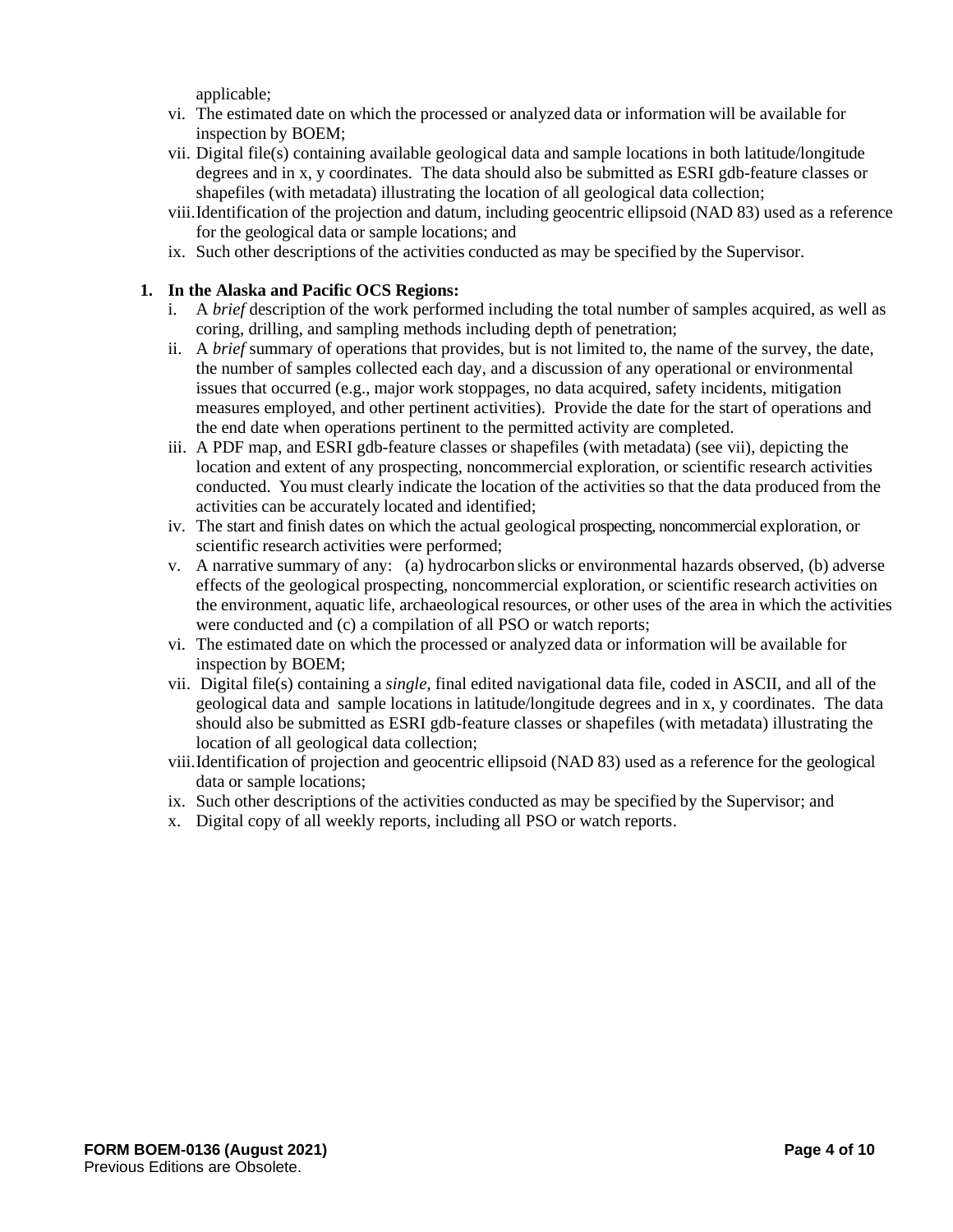# **Section IV. Permit or Notice Requirements for Shallow Test Drilling**

Before any shallow test drilling begins for prospecting for mineral resources or for scientific research, the Supervisor may require for permits, or recommend for notices, the gathering and submission of geophysical data and information sufficient to determine shallow structural detail across and in the vicinity of the proposed test. Data and information may include, but are not limited to, seismic, bathymetric, side-scan sonar, and magnetometer systems, across and in the vicinity of the proposed test. When required, 30 CFR 251.7 and 551.7 will apply to permits issued for shallow test drilling. All Bureau of Safety and Environmental Enforcement (BSEE) regulations relating to drilling operations in 30 CFR Part 250 apply, as appropriate, to drilling activities authorized under this section.

# **Section V. Permit Requirements for a Deep Stratigraphic Test**

- **A.** No deep stratigraphic test drilling activities may be initiated or conducted until a Drilling Plan is submitted to the Supervisor and, when warranted, an Application for Permit to Drill is submitted and approved by the BSEE Regional Director (BSEE-RD). The Drilling Plan must include:
	- **1.** The proposed type of sequence of drilling activities to be undertaken together with a timetable for their performance from commencement to completion;
	- **2.** A description of the drilling rig proposed for use, unless a description has been previously submitted to the Supervisor, indicating the important features thereof, with special attention to safety features and pollution prevention and control features, including oil spill containment and cleanup plans and onshore disposal procedures;
	- **3.** The location of deep stratigraphic test to be conducted, including the surface and projected bottomhole location of the borehole;
	- **4.** The types of geological and geophysical instrumentation to be used for site surveys;
	- **5.** Geophysical data and information sufficient to evaluate seafloor characteristics, shallow geologic and man-made hazards, and structural detail across and in the vicinity of the proposed test to the total depth of the proposed test well. Data and information from side-scan sonar and magnetometer surveys must be submitted as required, at the option of the Supervisor; and
	- **6**. Other relevant data and information as the Supervisor may require.
- **B.** At the same time you submit a Drilling Plan to the Supervisor, an Environmental Report must be submitted. The report must be in summary form and should include information available at the time the related Drilling Plan is submitted. Data and information which are site-specific, or which are developed subsequent to the most recent Environmental Impact Statement or other environmental analyses in the immediate area, must be specifically considered. You must summarize and provide references for data, information, and issues specific to the site of drilling activity in the related plan, and in other environmental reports, analyses, and impact statements prepared for the geographic area. Any material based on proprietary data which is not itself available for inspection should not be referenced. The Environmental Report must include the following:
	- **1.** (a) A list and description of new or unusual technologies that are to be used, (b) the location of travel routes for supplies and personnel, (c) the kinds and approximate levels of energy sources to be used, (d) the environmental monitoring systems that are to be used, and (e) suitable maps and diagrams showing details of the proposed project layout;
	- **2.** A narrative description of the existing environment. This section must include the following information on the area: (a) geology, (b) physical oceanography, (c) other uses of the area, (d) flora and fauna, (e) existing environmental monitoring systems, and (f) other unusual or unique characteristics which may affect or be affected by the drilling activities;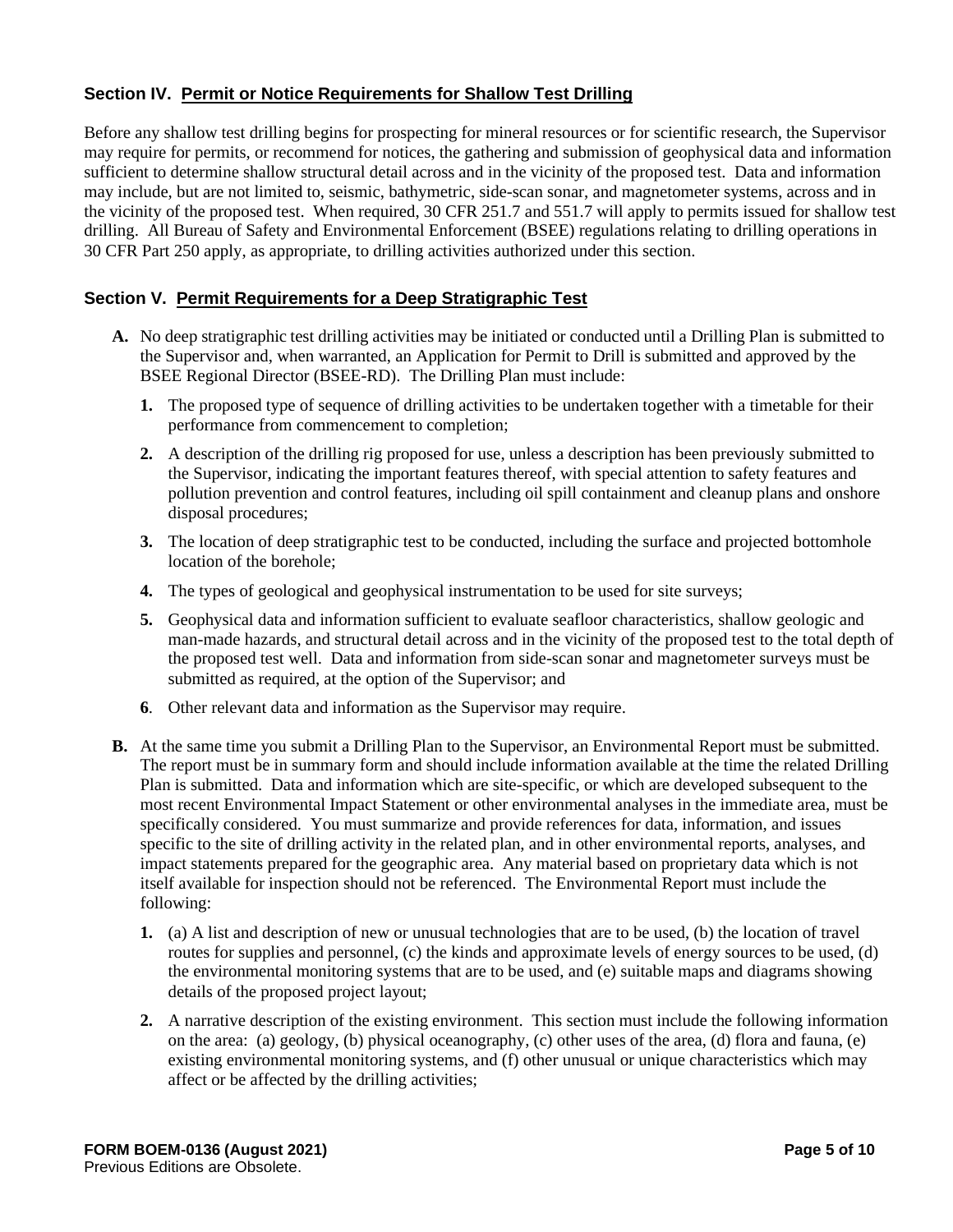- **3.** A narrative description of the probable impacts of the proposed action on the environment and the measures proposed for mitigating these impacts;
- **4.** A narrative description of any unavoidable or irreversible adverse effects on the environment that could be expected to occur as a result of the proposed action; and
- **5.** Other relevant data and information as the Supervisor may require.
- **C.** Any revisions to an approved Drilling Plan must be approved by the Supervisor.
- **D.** All BSEE regulations relating to drilling operations in 30 CFR Part 250 apply, as appropriate, to drilling activities authorized under this Permit.
- **E.** At the completion of the test activities, the borehole of all deep stratigraphic tests must be permanently plugged and abandoned by the permittee prior to moving the rig off location in accordance with the requirements of the BSEE regulations in 30 CFR Part 250.

#### **Section VI. Submission, Inspection, and Selection of Geological Data and Information**

- **A**. You must notify the Supervisor, in writing, when you have completed the initial analysis, processing, or interpretation of any geological data and information collected under permit that involves developing data and information for proprietary use or sale, or under permit or authorization for public distribution and use. If the Supervisor asks if you have further analyzed, processed, or interpreted any geological data and information collected under a permit or authorization, you must respond within 30 days. If the data or information are further analyzed or reprocessed, you are responsible for keeping the most current interpretative results and products available in the event the Supervisor requests the current status of data analysis or processing. At any time, the Supervisor may request that you submit for inspection and possible retention all or part of the geological data, analyzed geological information, processed geological information, and interpreted geological information.
- **B.** In the event that a third party obtains geological data, analyzed geological information, processed geological information, or interpreted geological information from you or from another third party by sale, trade, license agreement, or other means:
	- **1.** The third party recipient of the data and information assumes the obligations under this section, except for notification of initial analysis, processing, and interpretation of the data and information, and is subject to the penalty provisions of 30 CFR 580.32-580.33, as applicable, and 30 CFR Part 550, Subpart N (OCS Civil Penalties) as administered by the BSEE;
	- **2.** You or any third party that sells, trades, licenses, or otherwise provides the data and information must advise the recipient, in writing, that accepting these obligations is a condition precedent of the sale, trade, license, or other agreement;
	- **3.** Except for license agreements, you or any third party that sells, trades, or otherwise provides data and information to a third party, must advise the Supervisor in writing within 30 days of the sale, trade, or other agreement, including the identity of the recipient of the data and information; and
	- **4.** With regard to license agreements, you or any third party that licenses data and information to a third party, within 30 days of a request by the Supervisor, must advise the Supervisor, in writing, of the license agreement, including the identity of the recipient of the data and information.
- **C.** Each submission of geological data, analyzed geological information, processed geological information, and interpreted geological information must contain, unless otherwise specified by the Supervisor, the following: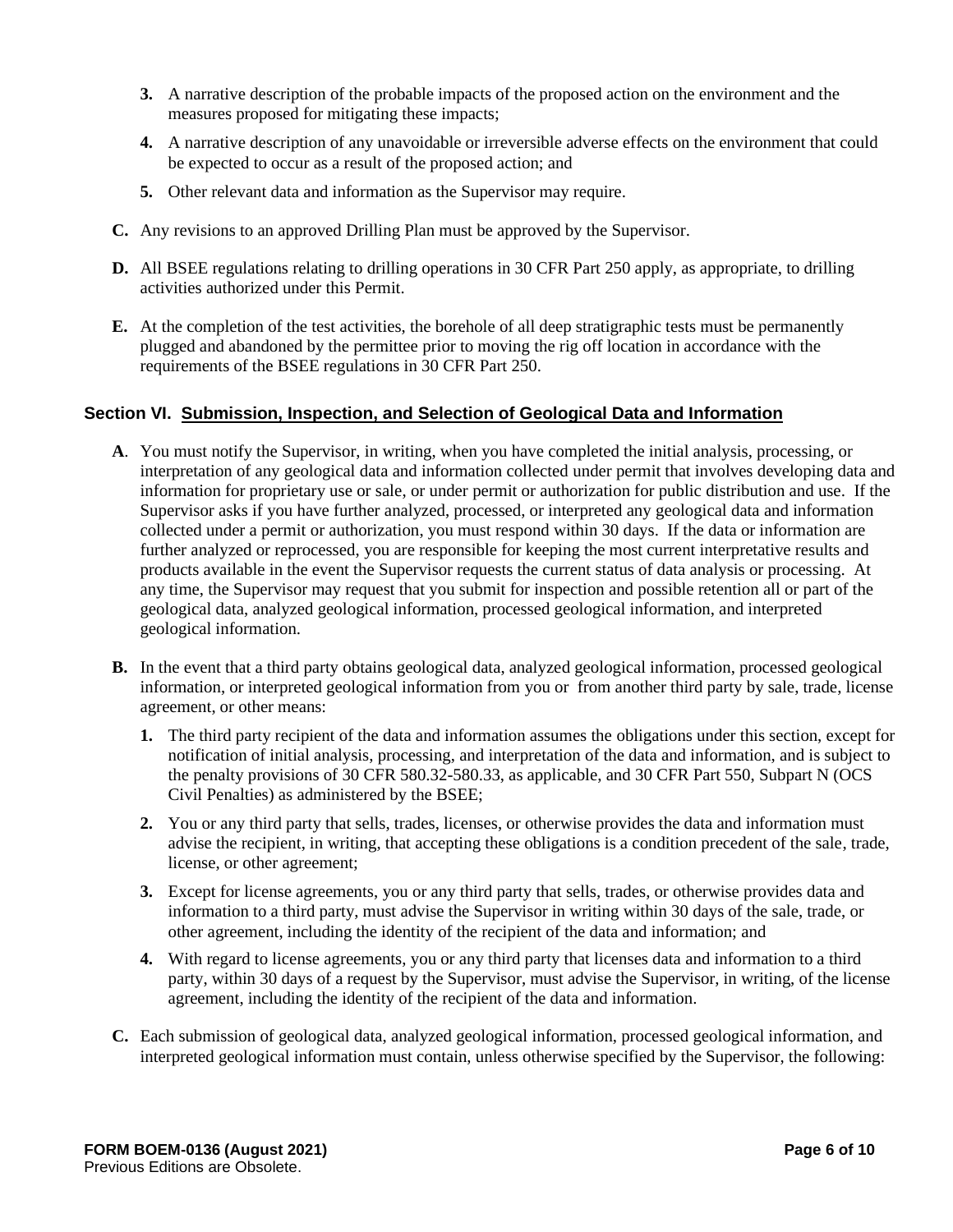- **1.** An accurate and complete record of geological (including geochemical) data, analyzed geological information, processed geological information, and interpreted geological information resulting from each operation;
- **2.** Dating results or paleontological reports identifying microscopic fossils by depth, and/or washed samples of drill cuttings used for paleontological determination;
- **3.** Copies of well logs and charts: one paper copy, one copy on a reproducible stable base, and copies of composite digital well logs on magnetic tape or other suitable medium in a format approved by the Supervisor: **4.** Data and results obtained from formation fluid test:
- **5.** Analyses of core or bottom samples, or a representative cut or split of the core or bottom sample;
- **6.** As applicable, detailed descriptions of any hydrocarbons or hazardous conditions encountered during operations, including near losses of well-control, abnormal geopressure, and losses of circulation; and
- **7.** Other geological data, analyzed geological information, processed geological information, and interpreted geological information specified by the Supervisor. Copy of the processing reports outlining all processing steps and sequences used to prepare the final processed data. This may include position, vertical control, and other processing or post-processing correction information.

#### **Section VII. Reimbursement**

- **A.** After the delivery of geological data, analyzed geological information, processed geological information, and interpreted geological information requested by the Supervisor in accordance with subsection VI of this permit or authorization, and upon receipt of a request for reimbursement and a determination by BOEM that the requested reimbursement is proper, BOEM will reimburse you or any third party for the reasonable costs of reproducing the submitted data and information at your or a third party's lowest rate or at the lowest commercial rate established in the area, whichever is less.
- **B.** You or a third party will not be reimbursed for the costs of acquiring, analyzing, or interpreting geological information.

#### **Section VIII. Disclosure of Data and Information to the Public**

- **A.** BOEM will make data and information submitted by you available in accordance with the requirements and subject to the limitations of the Freedom of Information Act (5 U.S.C. 552) and the implementing regulations (43 CFR Part 2), the requirements of the Act, and regulations in 30 CFR Part 580, as applicable, and those cross-referenced in 30 CFR Part 550 Subpart A and Subpart N (Oil and Gas and Sulphur Operations in the OCS) and 30 CFR Part 552 (OCS Oil and Gas Information Program).
- **B.** Except as specified in this section, or Section X, or in relevant provisions in 30 CFR Part 580, as applicable, no data or information collected under permit or authorization and determined by BOEM to be exempt from public disclosure under A of this section will be provided to any affected State or be made available to the executive of any affected local government or to the public, unless you or a third party and all persons to whom you sold, traded, or licensed the data or information under promise of confidentiality agree to such an action.

Data and information collected under an authorization that may enable noncompetitive use of OCS sand, gravel, and shell resources in beach nourishment, coastal restoration, or federally-funded or authorized construction projects may be made publicly available at BOEM's discretion. This type of noncommercial exploration must be undertaken by a state or local government agency and or their contractor representatives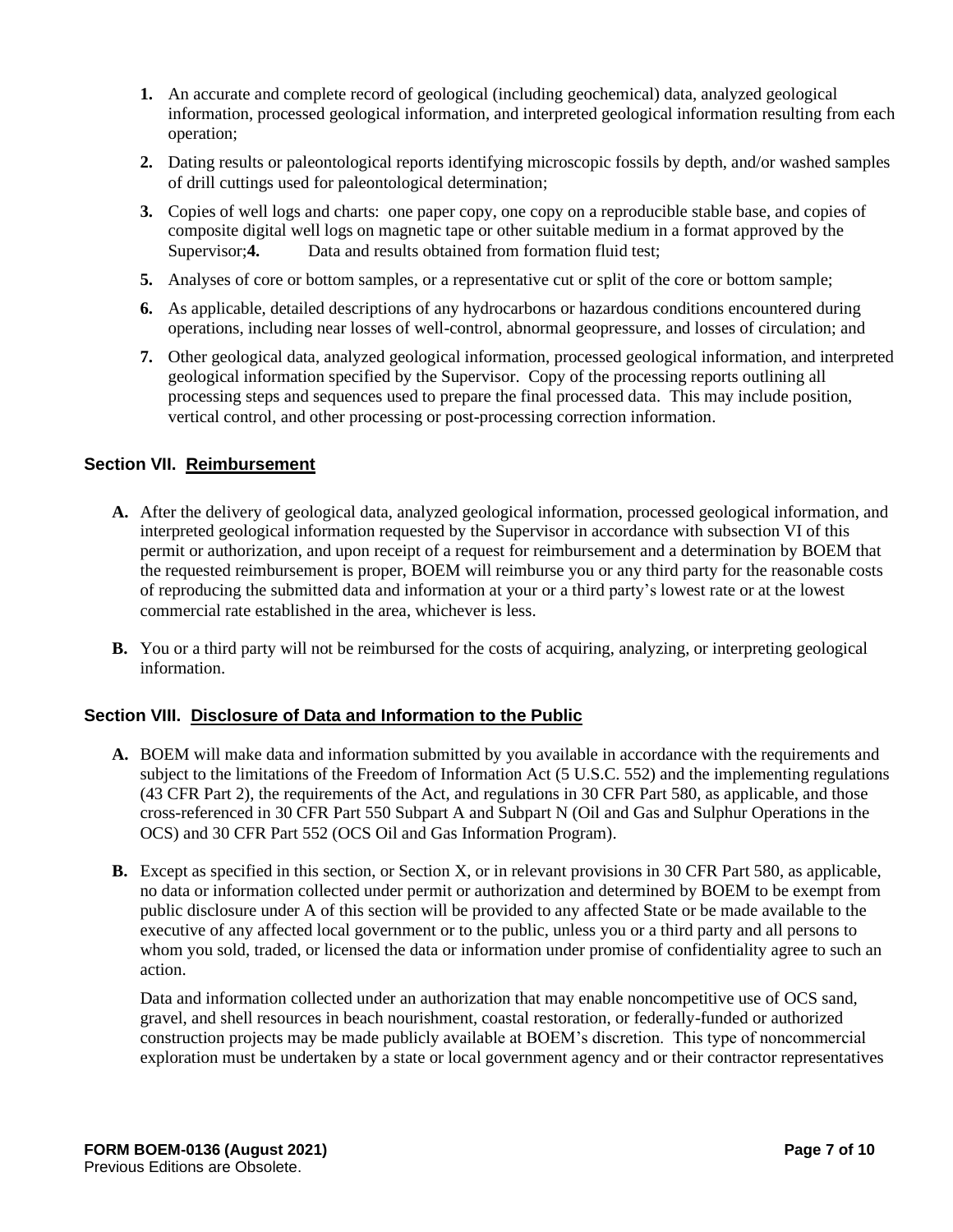- **C.** Geological data, analyzed geological information, processed geological information, and interpreted geological information submitted under a prospecting permit, and retained by BOEM will be disclosed as follows:
	- **1.** The Director, BOEM, will immediately issue a public announcement when any significant hydrocarbon and/or mineral occurrences are detected, or environmental hazards are encountered on unleased lands during drilling operations. In the case of significant hydrocarbon occurrences, the Director will announce such occurrences in a form and manner that will further the national interest without unduly damaging the competitive position of those conducting the drilling. Other data and information pertaining to the permit will be released according to the schedule provided in subsection D and paragraphs 2 and 3 of this subsection;
	- **2.** BOEM will make available to the public all processed geological data, analyzed geological information, processed geological information, and interpreted geological information (except geological data, analyzed geological information, processed geological information, and interpreted geological information obtained from drilling a deep stratigraphic test) 10 years after the date of issuance of the geological prospecting permit under which the data and information were obtained; and
	- **3.** BOEM will make available to the public all geological data and information related to a deep stratigraphic test at the earlier of the following times: (a) 25 years after the completion of the test, or (b) for a lease sale held after the deep stratigraphic test well is completed, 60 calendar days after the Department of the Interior executes the first lease for a block, any part of which is within 50 geographic miles (92.6 kilometers) of the site of the completed test.
	- **D.** All other information submitted as a requirement of 30 CFR 580.41, as applicable, and determined by BOEM to be exempt from public disclosure will be considered "PROPRIETARY" for geological prospecting activities. Such data and information will not be made available to the public without your consent for a period of 10 years from the date of issuance of the permit as addressed in 30 CFR 580.71; unless the Director, BOEM, determines that earlier release is necessary for the proper development of the area permitted. The executed geological prospecting permit will be considered "NONPROPRIETARY" and will be available to the public upon request.
	- **E.** The identities of third party recipients of data and information collected under a geological prospecting permit will be kept confidential. The identities will not be released unless you and the third parties agree to the disclosure.

# **Section IX. Disclosure to Independent Contractors**

BOEM reserves the right to disclose any data or information acquired from you to an independent contractor or agent for the purpose of reproducing, analyzing, processing, or interpreting such data or information. When practicable, BOEM will advise you who provided the data or information of intent to disclose the data or information to an independent contractor or agent. BOEM's notice of intent will you a period of not less than 5 working days within which to comment on the intended action. When BOEM so advises you of the intent to disclose data or information to an independent contractor or agent, all other owners of such data or information will be deemed to have been notified of BOEM's intent. Prior to any such disclosure, the contractor or agent will be required to execute a written commitment not to sell, trade, license, or disclose any data or information to anyone without the express consent of BOEM.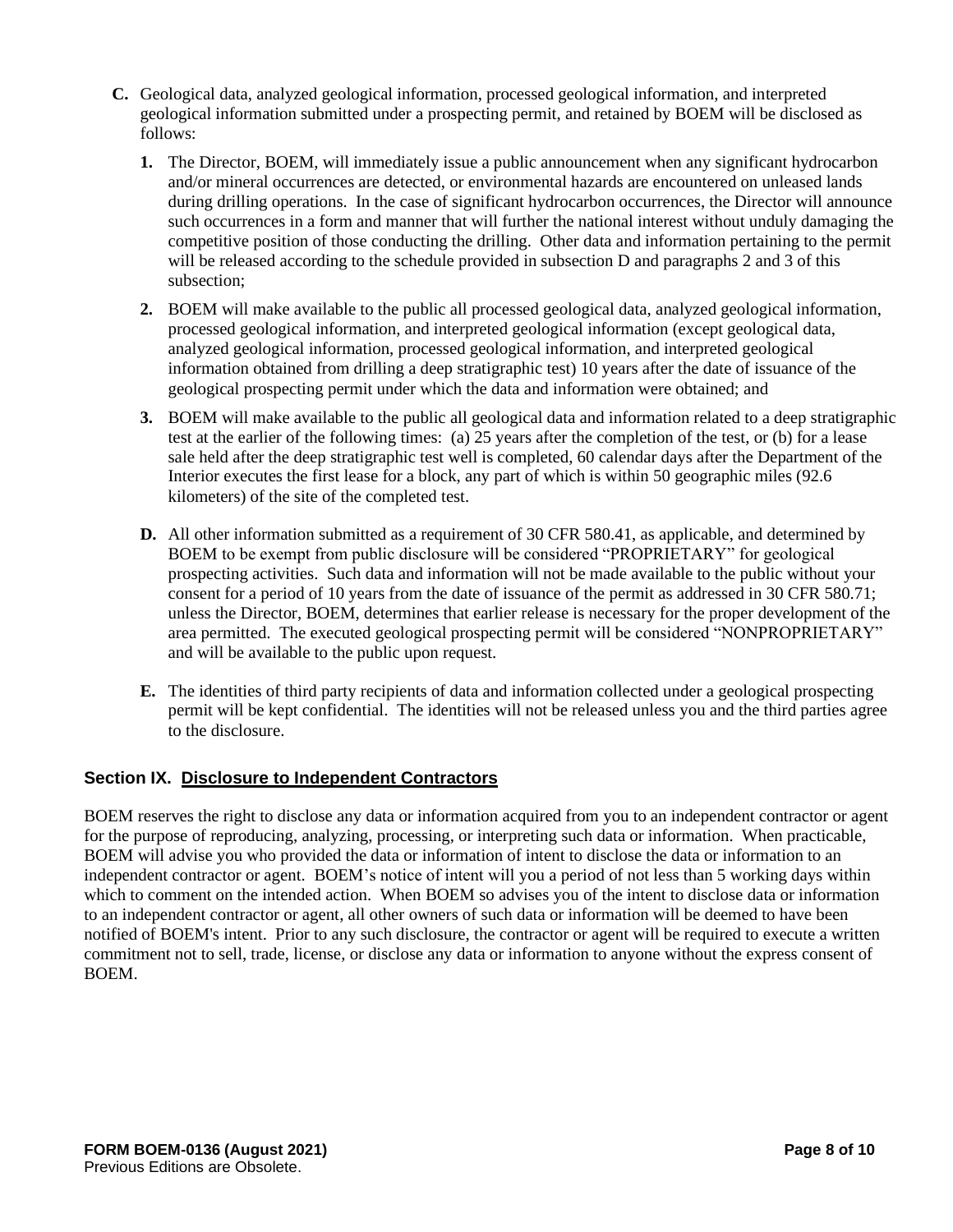# **Section X. Sharing of Information with Adjacent States**

- **A.** BOEM will make proprietary data, information, and samples submitted to BOEM available to adjacent State(s) upon request by the Governor(s) in accordance with the following:
	- **1.** The person who submitted the data and information will be notified and will have at least 5 working days to comment on the action;
	- **2.** When the Regional Director advises the person who submitted the data and information, all other owners of the data or information will be considered to have been so notified; and
	- **3.** Before disclosure, the Governor must sign a written commitment not to sell, trade, license, or disclose data or information to anyone without the Regional Director's consent.
- **B.** Disclosure will occur only after the Governor and the Secretary have entered into an agreement providing that:
	- **1.** The confidentiality of the information shall be maintained;
	- **2.** In any action commenced against the Federal Government or the State for the failure to protect the confidentiality of proprietary information, the Federal Government or the States, as the case may be, may not raise as a defense any claim of sovereign immunity or any claim that the employee who revealed the proprietary information, which is the basis of the suit, was acting outside the scope of the person's employment in revealing the information;
	- **3.** The State agrees to hold the United States harmless for any violation by the State or its employees or contractors of the agreement to protect the confidentiality of proprietary data and information and samples; and
	- **4.** The materials containing the proprietary data, information, and samples will remain the property of the United States.
- **C.** The data, information, and samples available to the State(s) pursuant to an agreement will be related to leased lands.
- **D.** The materials containing the proprietary data, information, and samples must be returned to BOEM when they are no longer needed by the State or when requested by the Director, BOEM.
- **E.** Information received and knowledge gained by a State official under paragraph (D) of this section are subject to applicable confidentiality requirements of:
	- **1.** The Act; and
	- **2.** The regulations at 30 CFR Parts 580, 581, 582, 583.

#### **Section XI. Fishermen's Contingency Fund**

For deep stratigraphic test drilling activities described under Section V of this geological prospecting permit, you must meet the requirements of establishing an account with the Fishermen's Contingency Fund for the drilling activities area pursuant to Title IV [Subsection 402(b)] of the Act and pay assessment as required in 50 CFR 296.3 (Chapter 11 - National Marine Fisheries Service; Subchapter J - Continental Shelf). The amount of the assessment is specified by the Secretary of Commerce, collected by the Director, BOEM, and deposited in the fund to be appropriate account.